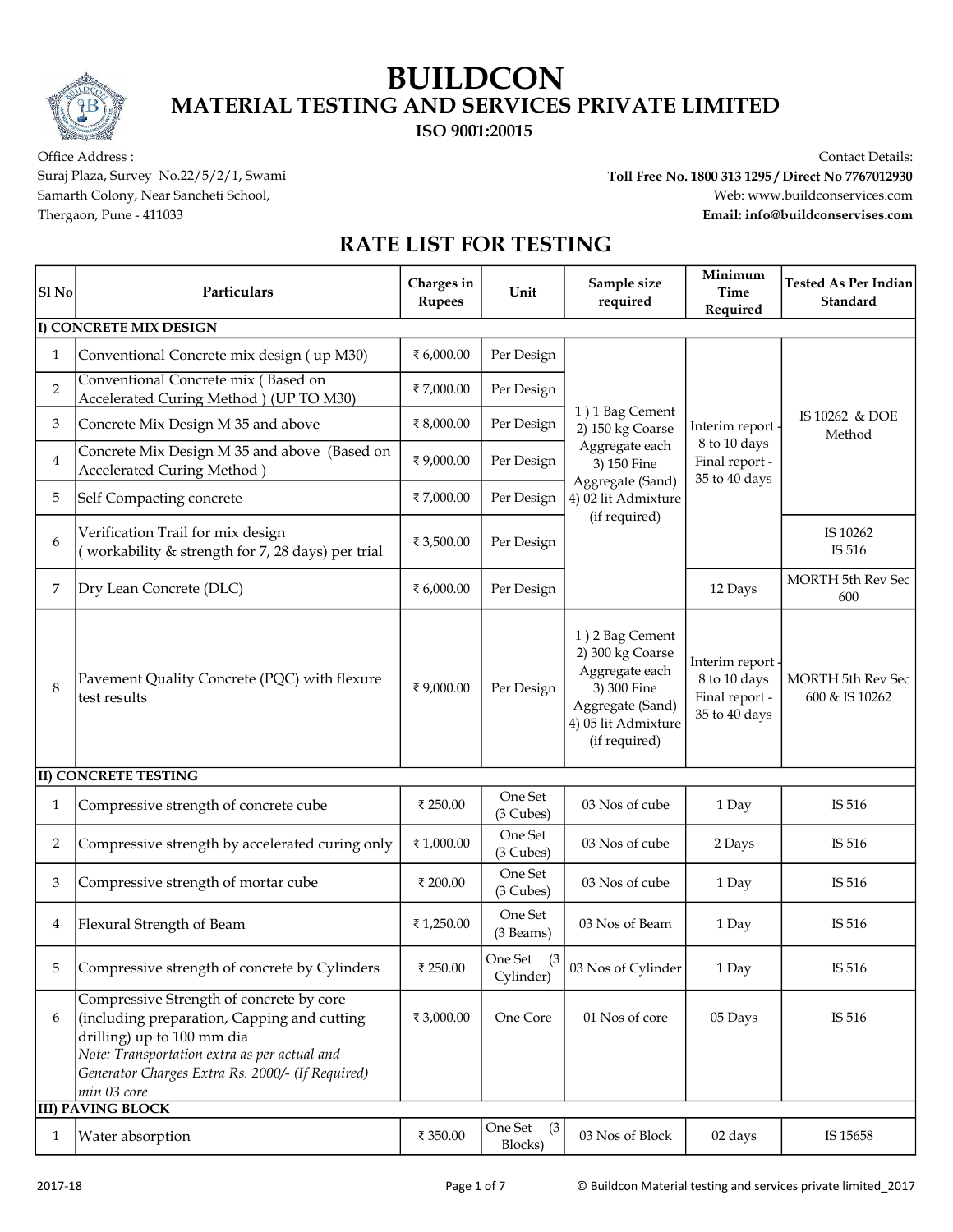ISO 9001:20015

Office Address : Contact Details:

Suraj Plaza, Survey No.22/5/2/1, Swami Toll Free No. 1800 313 1295 / Direct No 7767012930 Samarth Colony, Near Sancheti School, www.buildconservices.com Thergaon, Pune - 411033 Email: info@buildconservises.com

| <b>Sl</b> No            | Particulars                                                                 | Charges in<br><b>Rupees</b> | Unit                           | Sample size<br>required | Minimum<br><b>Time</b><br>Required | <b>Tested As Per Indian</b><br>Standard |  |
|-------------------------|-----------------------------------------------------------------------------|-----------------------------|--------------------------------|-------------------------|------------------------------------|-----------------------------------------|--|
| 2                       | Compressive strength                                                        | ₹1,200.00                   | One Set<br>(8)<br>Blocks)      | 08 Nos of Block         | 01 days                            | IS 15658                                |  |
| 3                       | Deamination                                                                 | ₹150.00                     | One Set<br>(8)<br>Blocks)      | 08 Nos of Block         | 01 days                            | IS 15658                                |  |
|                         | <b>IV) BRICK (BURNT CLAY AND FLY ASH)</b>                                   |                             |                                |                         |                                    |                                         |  |
| 1                       | Water absorption                                                            | ₹ 500.00                    | One Set<br>(5 Brick)           | 05 Nos of Brick         | 03 days                            | IS 3495, IS 12894                       |  |
| 2                       | Compressive strength                                                        | ₹ 650.00                    | One Set<br>(5 Brick)           | 05 Nos of Brick         | 06 days                            | IS 3495, IS 12894                       |  |
| 3                       | Dimensions analysis                                                         | ₹ 350.00                    | One Set<br>$(20$ Brick $)$     | 20 Nos of Brick         | 01 days                            | IS 3495, IS 12894                       |  |
| 4                       | <b>Density Test</b>                                                         | ₹ 350.00                    | One Set<br>(5)<br>Brick)       | 05 Nos of Brick         | 02 days                            | IS 3495, IS 12894                       |  |
| 5                       | Efflorescence                                                               | ₹ 650.00                    | One Set<br>(5)<br>Brick)       | 05 Nos of Brick         | 06 days                            | IS 3495, IS 12894                       |  |
|                         | V) CONCRETE BLOCK                                                           |                             |                                |                         |                                    |                                         |  |
| 1                       | Water absorption                                                            | ₹750.00                     | One Set<br>(3)<br>Block)       | 03 Nos of Block         | 02 Days                            | IS 2185                                 |  |
| 2                       | Compressive strength                                                        | ₹950.00                     | One Set<br>(8 Block)           | 08 Nos of Block         | 01 Day                             | IS 2185                                 |  |
| 3                       | Dimensions analysis                                                         | ₹ 250.00                    | One Set<br>$(5 \text{ Block})$ | 05 Nos of Block         | 01 Day                             | IS 2185                                 |  |
| 4                       | Density Test (Dry)                                                          | ₹ 650.00                    | One Set<br>$(3 \text{ Block})$ | 03 Nos of Block         | 02 Days                            | IS 2185                                 |  |
|                         | VI) CEMENT                                                                  |                             |                                |                         |                                    |                                         |  |
| 1                       | <b>Standard Consistency</b>                                                 | ₹ 300.00                    | Per Test                       | 05 Kg                   | 01 Day                             | IS 4031                                 |  |
| 2                       | Fineness by Blain's air permeability                                        | ₹ 300.00                    | Per Test                       | $05\,\mathrm{Kg}$       | 02 Days                            | IS 4031                                 |  |
| 3                       | Finesses by dry sieving                                                     | ₹ 250.00                    | Per Test                       | $05\ \mathrm{Kg}$       | 02 Days                            | IS 4031                                 |  |
| 4                       | Soundness by Le Chatelier's Apparatus                                       | ₹ 350.00                    | Per Test                       | 05 Kg                   | 02 Days                            | IS 4031                                 |  |
| 5                       | Initial & Final setting time                                                | ₹400.00                     | Per Test                       | 10 Kg                   | 02 Days                            | IS 4031                                 |  |
| 6                       | Sp. Gravity of cement                                                       | ₹400.00                     | Per Test                       | 05 Kg                   | 02 Days                            | IS 4031                                 |  |
| 7                       | Compressive strength including Casting in<br>standard sand (3, 7 & 28 days) | ₹1,500.00                   | Per Test<br>$(09$ Cubes)       | 10 Kg                   | 30 Days                            | IS 4031                                 |  |
|                         | VII) FINE AGGREGATE (NATURAL AND CRUSHED SAND)                              |                             |                                |                         |                                    |                                         |  |
| 1                       | Sieve analysis and Fineness                                                 | ₹ 250.00                    | Per Test                       | Min 5 kg                | 01 Day                             | IS 2386 & IS 383                        |  |
| $\overline{2}$          | Material finer than 75 Micron                                               | ₹ 200.00                    | Per Test                       | Min 5 kg                | 01 Day                             | IS 2386 & IS 383                        |  |
| 3                       | % silt by Volume (only Natural Sand)                                        | ₹ 200.00                    | Per Test                       | Min 5 kg                | 01 Day                             | CPWD Speci.Vol. I                       |  |
| $\overline{\mathbf{4}}$ | Specific gravity and water absorption                                       | ₹ 300.00                    | Per Test                       | Min 5 kg                | 03 Days                            | IS 2386 & IS 383                        |  |
| 5                       | <b>Bulk</b> density                                                         | ₹ 200.00                    | Per Test                       | Min 8 kg                | 01 Day                             | IS 2386 & IS 383                        |  |
| 6                       | Moisture Content                                                            | ₹ 200.00                    | Per Test                       | Min 5 kg                | 01 Day                             | IS 2386 & IS 383                        |  |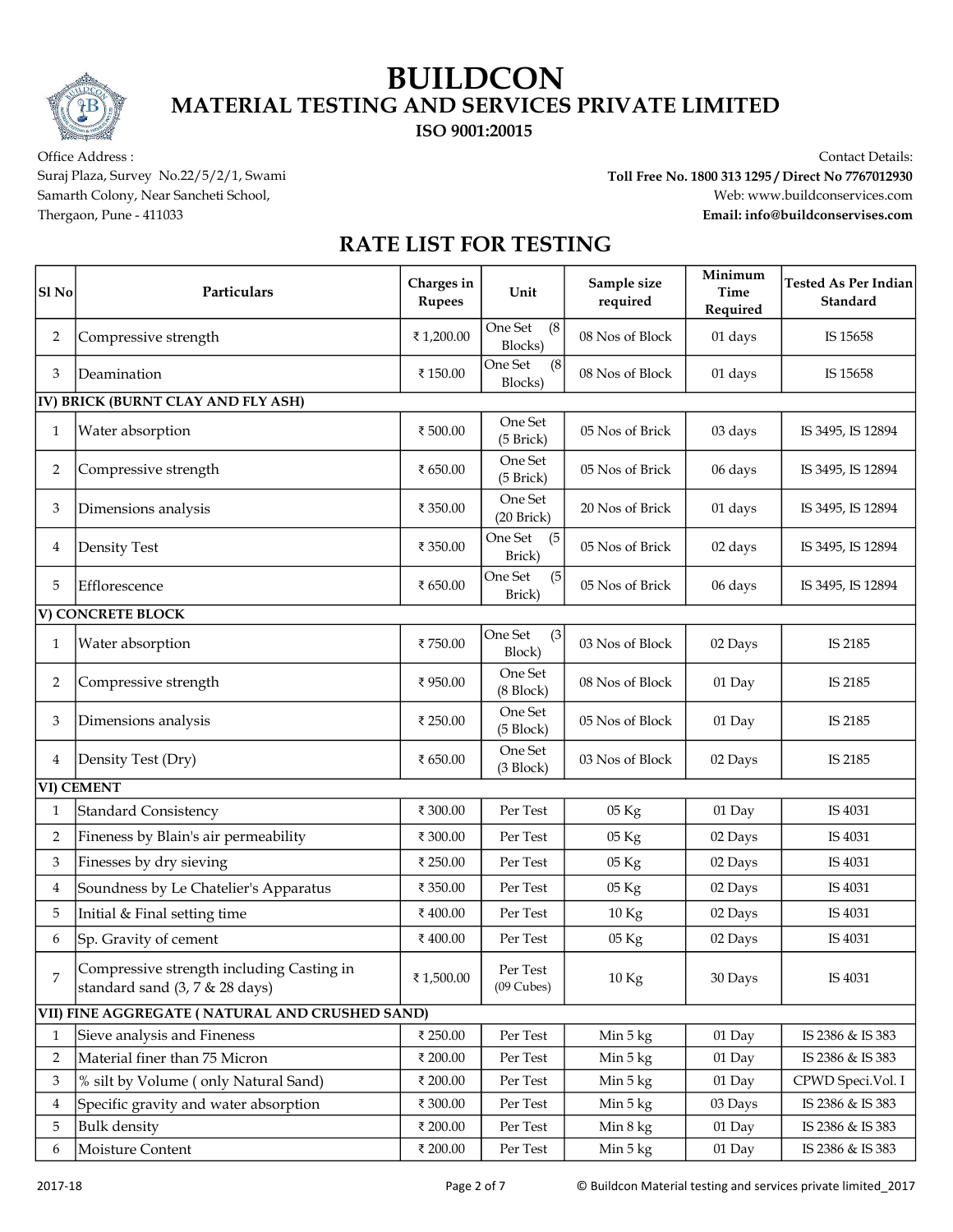ISO 9001:20015

Office Address : Contact Details:

Suraj Plaza, Survey No.22/5/2/1, Swami Toll Free No. 1800 313 1295 / Direct No 7767012930 Samarth Colony, Near Sancheti School, www.buildconservices.com Thergaon, Pune - 411033 Email: info@buildconservises.com

| Sl No        | Particulars                                                            | Charges in<br><b>Rupees</b> | Unit                      | Sample size<br>required                | Minimum<br>Time<br>Required | <b>Tested As Per Indian</b><br>Standard |
|--------------|------------------------------------------------------------------------|-----------------------------|---------------------------|----------------------------------------|-----------------------------|-----------------------------------------|
| 7            | Bulking (Natural Sand)                                                 | ₹ 200.00                    | Per Test                  | Min 5 kg                               | 01 Day                      | IS 2386 & IS 383                        |
|              | <b>VIII) AGGREGATE:</b>                                                |                             |                           |                                        |                             |                                         |
| 1            | Sieve analysis                                                         | ₹ 300.00                    | Per Test                  | $100 \text{ kg}$                       | 01 Day                      | IS 2386 & IS 383                        |
| 2            | Specific gravity and water absorption                                  | ₹ 350.00                    | 1 Test                    | 25 Kg                                  | 03 Day                      | IS 2386 & IS 383                        |
| 3            | Los Angeles Abrasion Test                                              | ₹450.00                     | Per Test                  | 50 Kg                                  | 02 Days                     | IS 2386 & IS 383                        |
| 4            | <b>Bulk</b> density                                                    | ₹ 200.00                    | 1 Test                    | 100 kg                                 | 01 Day                      | IS 2386 & IS 383                        |
| 5            | Flakiness Index                                                        | ₹ 350.00                    | Per Test                  | 100 kg                                 | 01 Day                      | IS 2386 & IS 383                        |
| 6            | Elongation Index                                                       | ₹ 350.00                    | Per Test                  | 100 kg                                 | 01 Day                      | IS 2386 & IS 383                        |
| 7            | <b>Crushing Value</b>                                                  | ₹ 350.00                    | Per Test                  | 25 Kg                                  | 02 Days                     | IS 2386 & IS 383                        |
| 8            | <b>Impact Value</b>                                                    | ₹ 350.00                    | 1 Test                    | 25 Kg                                  | 02 Days                     | IS 2386 & IS 383                        |
| 9            | 10 % Fines Value                                                       | ₹ 350.00                    | 1 Test                    | 25 Kg                                  | 02 Days                     | IS 2386 & IS 383                        |
| 10           | Material finer than 75 Micron only for 10 mm<br>(Deleterious Material) | ₹450.00                     | 1 Test                    | 25 Kg                                  | 01 Day                      | IS 2386 & IS 383                        |
| 11           | Deleterious Content                                                    | ₹450.00                     | Per Test                  | 25 Kg                                  | 05 Days                     | IS 2386 & IS 383                        |
| 12           | Alkali Aggregate Reactivity                                            | ₹450.00                     | Per Test                  | 05 Kg                                  | 05 Days                     | IS 2386 & IS 456                        |
|              | IX) CERAMIC TILE TESTING :                                             |                             |                           |                                        |                             |                                         |
| 1            | Dimension analysis                                                     | ₹ 350.00                    | 01 Set<br>(10 Tiles)      | 10 Nos of Tiles                        | 01 Day                      | IS 13630                                |
| 2            | Water absorption                                                       | ₹1,000.00                   | 01 Set<br>$(05$ Tiles $)$ | 05 Nos of Tiles                        | 02 Day                      | IS 13630                                |
| 3            | Skid Resistance Test<br>(Note: Transportation as actual on site test)  | ₹4,500.00                   | Per Test                  | 12 Nos of Tiles (On<br>site as actual) | 02 Day                      | <b>ASTM E 1337</b><br>& E 1136          |
|              | X) MOZIAC AND CHEQUERED TILES                                          |                             |                           |                                        |                             |                                         |
| $\mathbf{1}$ | Dimension analysis                                                     | ₹ 350.00                    | 01 Set<br>$(06$ Tiles $)$ | 06 Nos of Tiles                        | 01 Day                      | IS 1237 & IS 13801                      |
| 2            | Water absorption                                                       | ₹1,000.00                   | 01 Set<br>$(06$ Tiles $)$ | 06 Nos of Tiles                        | 02 Day                      | IS 1237 & IS 13801                      |
|              | XI) PLYWOOD TESTING                                                    |                             |                           |                                        |                             |                                         |
| 1            | Density; Thickness & Moisture Content                                  | ₹750.00                     | $01\,\mathrm{Test}$       | As Required                            | 10 Days                     | IS 1734                                 |
| 2            | Adhesion of Piles                                                      | ₹1,200.00                   | Per Test                  | As Required <sup>*</sup>               | 10 Days                     | IS 1734                                 |
| 3            | <b>Water Resistance</b>                                                | ₹1,200.00                   | Per Test                  | As Required                            | 10 Days                     | IS 1734                                 |
|              | XII) WOOD TESTING                                                      |                             |                           |                                        |                             |                                         |
| 1            | Density & Moisture Content                                             | ₹1,000.00                   | Per Test                  | As Required <sup>*</sup>               | 03 Days                     | IS 1708                                 |
| 2            | Compressive Strength                                                   | ₹ 650.00                    | Per Test                  | As Required <sup>*</sup>               | 03 Days                     | IS 1708                                 |
|              | XIII) SOIL TESTING                                                     |                             |                           |                                        |                             |                                         |
| 1            | Field density / In-situ bulk density                                   |                             |                           |                                        |                             |                                         |
|              | a) By Sand Replacement Method (in PMC Limits)                          | ₹750.00                     | Per Test                  | Field Test                             | 02 Days                     | IS 2720                                 |
|              | c) By Core Cutter Method (in PMC Limits)                               | ₹700.00                     | Per Test                  | Field Test                             | 02 Days                     | IS 2720                                 |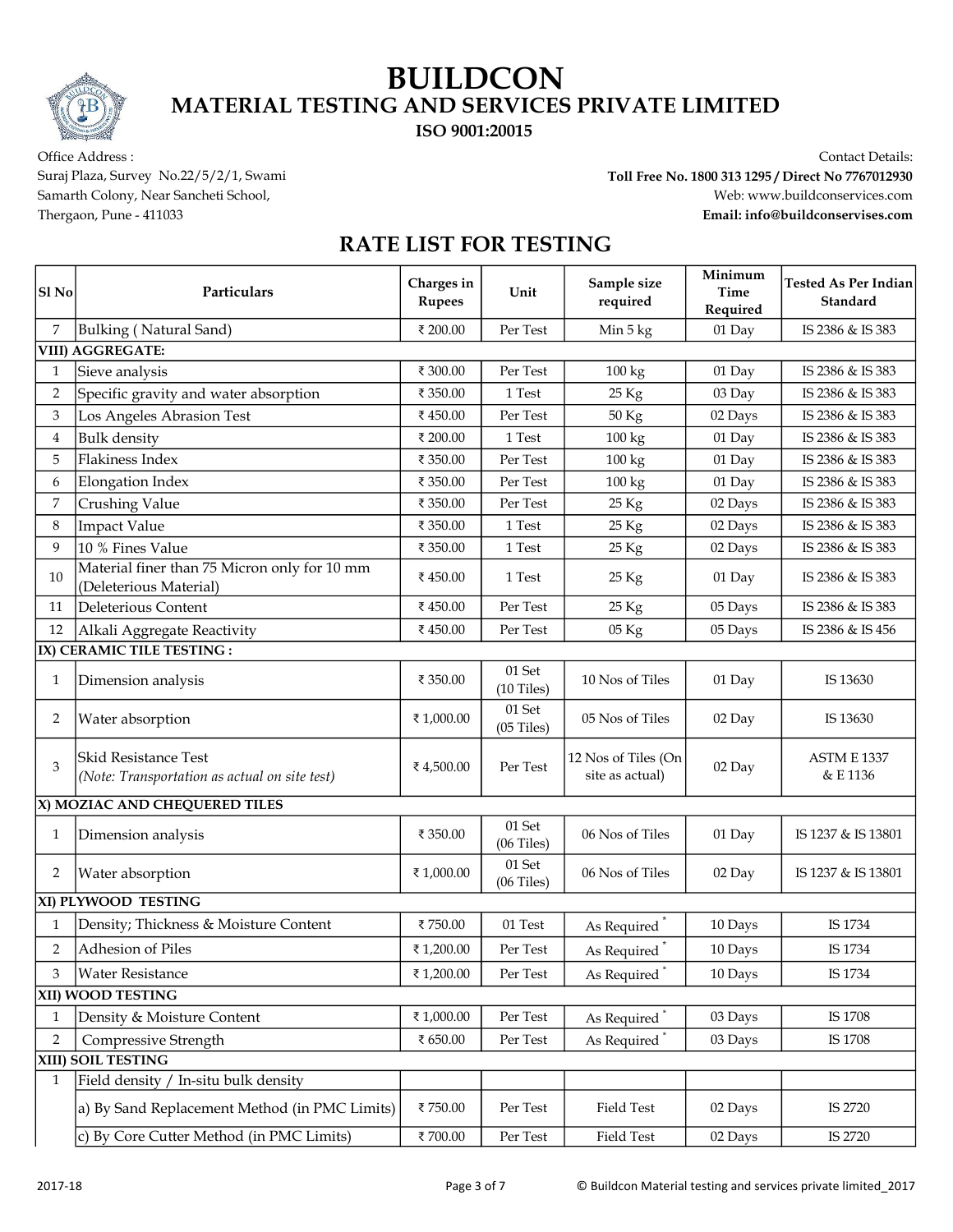ISO 9001:20015

Office Address : Contact Details:

Suraj Plaza, Survey No.22/5/2/1, Swami Toll Free No. 1800 313 1295 / Direct No 7767012930 Samarth Colony, Near Sancheti School, www.buildconservices.com Thergaon, Pune - 411033 Email: info@buildconservises.com

| Sl <sub>No</sub> | Particulars                                                                                | Charges in<br><b>Rupees</b> | Unit                    | Sample size<br>required  | Minimum<br><b>Time</b><br>Required | <b>Tested As Per Indian</b><br>Standard     |
|------------------|--------------------------------------------------------------------------------------------|-----------------------------|-------------------------|--------------------------|------------------------------------|---------------------------------------------|
|                  | (Note: Transpiration Extra at Actual for Site Test.<br>Minimum 6 Test Required)            |                             |                         |                          |                                    |                                             |
| $\overline{2}$   | <b>Water Content</b>                                                                       | ₹150.00                     | Per Test                | 50 Kg                    | 02 Days                            | IS 2720                                     |
| 3                | Specific gravity                                                                           | ₹ 350.00                    | Per Test                | 50 Kg                    | 02 Days                            | IS 2720                                     |
| $\overline{4}$   | Grain Size Analysis by sieving                                                             | ₹ 500.00                    | Per Test                | 50 Kg                    | 02 Days                            | IS 2720                                     |
| 5                | Grain Size Analysis - Hydrometer                                                           | ₹900.00                     | Per Test                | 50 Kg                    | 02 Days                            | IS 2720                                     |
| 6                | Free Swell Index                                                                           | ₹ 250.00                    | Per Test                | 10 Kg                    | 02 Days                            | IS 2720                                     |
| 7                | Atterberg's Limit's (LL & PL) & Plasticity Index                                           | ₹ 650.00                    | Per Test                | 50 Kg                    | 03 Days                            | IS 2720                                     |
| 8                | Proctor Compaction Test MDD &OMC (<br>Standard)                                            | ₹1,250.00                   | Per Test                | 50 Kg                    | 04 Days                            | IS 2720                                     |
| $\mathbf Q$      | Proctor Compaction Test MDD &OMC<br>(Modified)                                             | ₹1,500.00                   | Per Test                | 50 Kg                    | 04 Days                            | IS 2720                                     |
| 10               | Laboratory CBR                                                                             |                             |                         |                          |                                    |                                             |
|                  | a) Soaked                                                                                  | ₹1,500.00                   | Per Test                | 100 Kg                   | 05 Days                            | IS 2720                                     |
|                  | b) Unsoaked                                                                                | ₹1,200.00                   | Per Test                | 100 Kg                   | 07 Days                            | IS 2720                                     |
|                  | XIV) NON - DESTRUCTIVE TESTING                                                             |                             |                         |                          |                                    |                                             |
| $\mathbf{1}$     | <b>BY REBOUND HAMMER</b>                                                                   | ₹ 2,500.00                  | Per Test (48<br>Points) | As Required              | 02 Days                            | IS 13311                                    |
|                  | Note: Transportation extra and Min 10 Point per<br>Visit                                   |                             |                         |                          |                                    |                                             |
| 2                | <b>Ultrasonic Concrete Testing</b><br>Note: Transportation extra and Min 10 Point per      |                             |                         |                          |                                    |                                             |
|                  | Visit                                                                                      |                             |                         |                          |                                    |                                             |
|                  | a) For Columns                                                                             | ₹ 500.00                    | Per Point               | As Required              | 01 Day                             | IS 13311                                    |
|                  | b) For Beams                                                                               | ₹ 500.00                    | Per Point               | As Required <sup>*</sup> | 01 Day                             | IS 13311                                    |
|                  | c) For Footing                                                                             | ₹ 500.00                    | Per Point               | As Required <sup>*</sup> | 01 Day                             | IS 13311                                    |
|                  | d) For Slab                                                                                | ₹ 500.00                    | Per Point               | As Required <sup>*</sup> | 01 Day                             | IS 13311                                    |
|                  | <b>XV) CONCRETE CORE CUTTING</b>                                                           |                             |                         |                          |                                    |                                             |
| $\mathbf{1}$     | Concrete Core Cutting of various sizes<br>Note: Transportation extra and Generator Charges | As Actual                   | Per Core                | 01 Core                  | <b>NA</b>                          | <b>NA</b>                                   |
|                  | Extra Rs. 2000/- (If Required)                                                             |                             |                         |                          |                                    |                                             |
|                  | XVI) WATER TESTING FOR CONSTRUCTION PURPOSE                                                |                             |                         |                          |                                    |                                             |
|                  | Total Hardness                                                                             | ₹ 200.00                    | Per Test                | $02\,{\rm Lit}$          | 02 Days                            | IS 3025                                     |
| 2                | ph                                                                                         | ₹150.00                     | Per Test                | 02 Lit                   | 02 Days                            | IS 3025                                     |
| 3                | Sulphates (as $SO_3$ )                                                                     | ₹ 200.00                    | Per Test                | $02$ Lit                 | 02 Days                            | IS 3025                                     |
| 4                | Chlorides (as Cl)                                                                          | ₹ 250.00                    | Per Test                | $02$ Lit                 | 02 Days                            | IS 3025                                     |
|                  | XVII) BITUMEN / TAR                                                                        |                             |                         |                          |                                    |                                             |
| 1                | <b>Bitumen Binder Content</b>                                                              | ₹950.00                     | Per Test                | 05 Kg                    | 01 Day                             | MORTH 500 and<br>ASTM (P-11)1964-D-<br>2172 |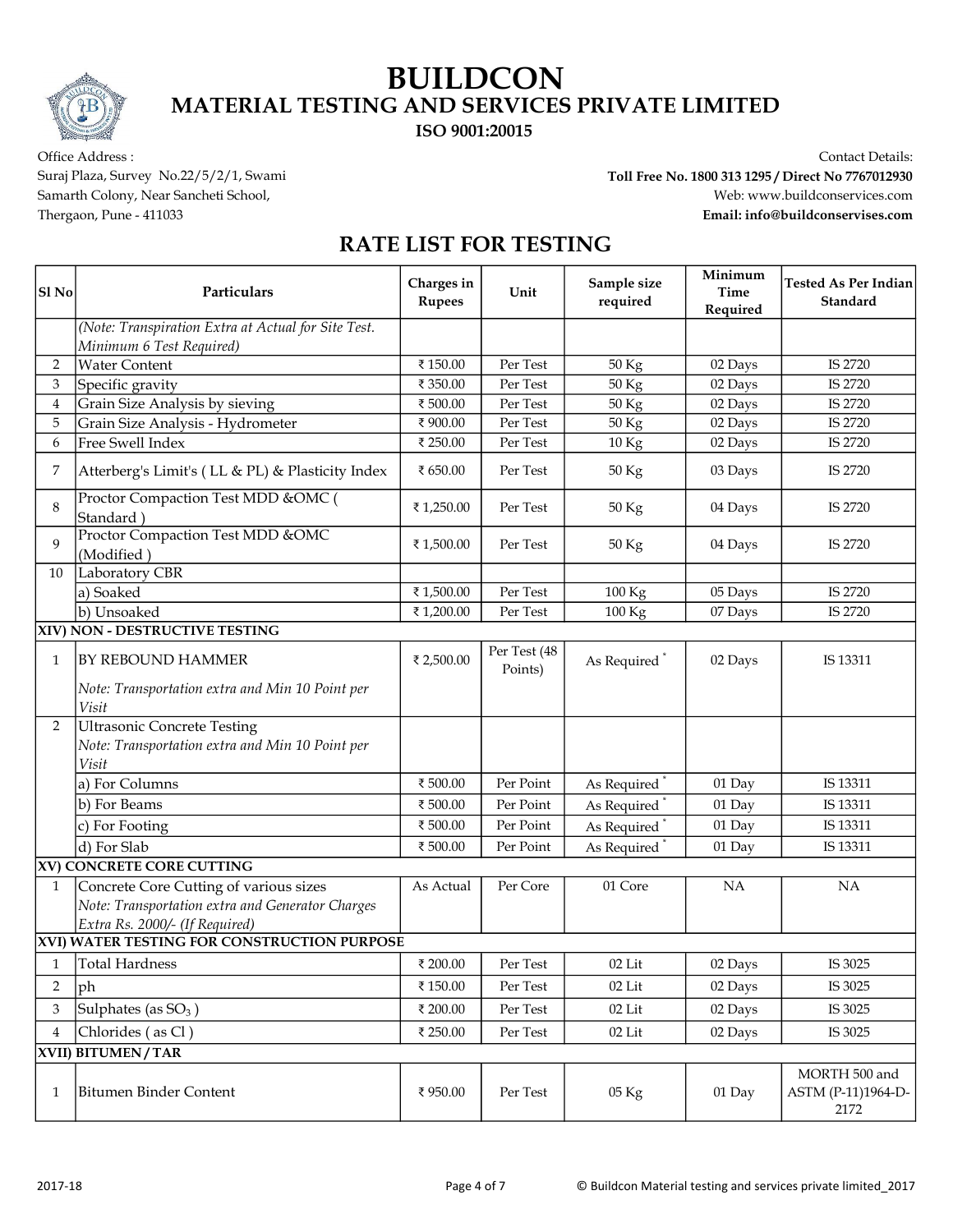ISO 9001:20015

Office Address : Contact Details: Suraj Plaza, Survey No.22/5/2/1, Swami Toll Free No. 1800 313 1295 / Direct No 7767012930 Samarth Colony, Near Sancheti School, www.buildconservices.com Thergaon, Pune - 411033 Email: info@buildconservises.com

| Sl <sub>No</sub> | Particulars                                                                                        | Charges in<br><b>Rupees</b> | Unit                  | Sample size<br>required                                                                                           | Minimum<br>Time<br>Required | <b>Tested As Per Indian</b><br>Standard     |
|------------------|----------------------------------------------------------------------------------------------------|-----------------------------|-----------------------|-------------------------------------------------------------------------------------------------------------------|-----------------------------|---------------------------------------------|
| 2                | Bitumen Binder Content & Gradation                                                                 | ₹1,250.00                   | Per Test              | 05 Kg                                                                                                             | 02 Days                     | MORTH 500 and<br>ASTM (P-11)1964-D-<br>2172 |
| 3                | Marshal Stability Test (03 no Prepared Moulds)                                                     | ₹1,100.00                   | Per Set (03<br>Mould) | 03 No Moulds                                                                                                      | 03 Day                      | ASTM-D-1599-<br>62(P11)1964                 |
| $\overline{4}$   | Marshall Stability Test - With preparation of<br>mould                                             | ₹ 2,500.00                  | Per Test              | 50 Kg Mix Material                                                                                                | 04 Day                      | ASTM-D-6926-04                              |
| 5                | Bitumen Core Density (Wax Method including<br>preparation)                                         | ₹ 650.00                    | Per Test              | 01 Core                                                                                                           | 02 Days                     |                                             |
| 6                | Bitumen pavement Core Cutting (one Core)                                                           | ₹ 600.00                    | Per Core              | 01 Core                                                                                                           | NA                          | NA                                          |
|                  | Note: Transportation extra and Generator Charges<br>Extra Rs. 2000/- (If Required) Minimum 12 Core |                             |                       |                                                                                                                   |                             |                                             |
| 7                | Dressing of Core                                                                                   | ₹ 250.00                    | Per Test              | 01 Core                                                                                                           | <b>NA</b>                   | <b>NA</b>                                   |
| 8                | Density of mix with preparation of mould                                                           | ₹ 2,000.00                  | Per Set (03<br>Mould) | 50 Kg Mix Material                                                                                                | 03 Days                     | MORTH 500                                   |
| 9                | Material Testing for Job Mix<br>(BM, BC, DBM, SDBC, MSS, Mastic Asphalt, seal<br>coat)             | ₹ 3,000.00                  | Per Test              | 1) Fine Aggregate<br>25 Kg<br>2) Coarse<br>Aggregate 50 Kg<br>3) Bitumen 5 Kg<br>4) Filler 2 Kg                   | 10 Days                     | MORTH 500                                   |
| 10               | Job Mix formula for BM, DBM, SDBC, BC, MSS                                                         | ₹ 6,500.00                  | Per Design            | 1) Fine Aggregate<br>35 Kg<br>2) Coarse<br>Aggregate 100 Kg<br>3) Bitumen 10 Kg<br>4) Filler 2 Kg                 | 10 Days                     | <b>MORTH 500 &amp; MS2</b>                  |
| 11               | Job Mix formula for Mastic Asphalt                                                                 | ₹9,000.00                   | Per Design            | 1) Fine Aggregate<br>100 Kg<br>2) Coarse<br>Aggregate 25 Kg<br>3) Bitumen 20 Kg<br>4) Limestone/Filler<br>$25$ Kg | 10 Days                     | <b>IRC 107</b>                              |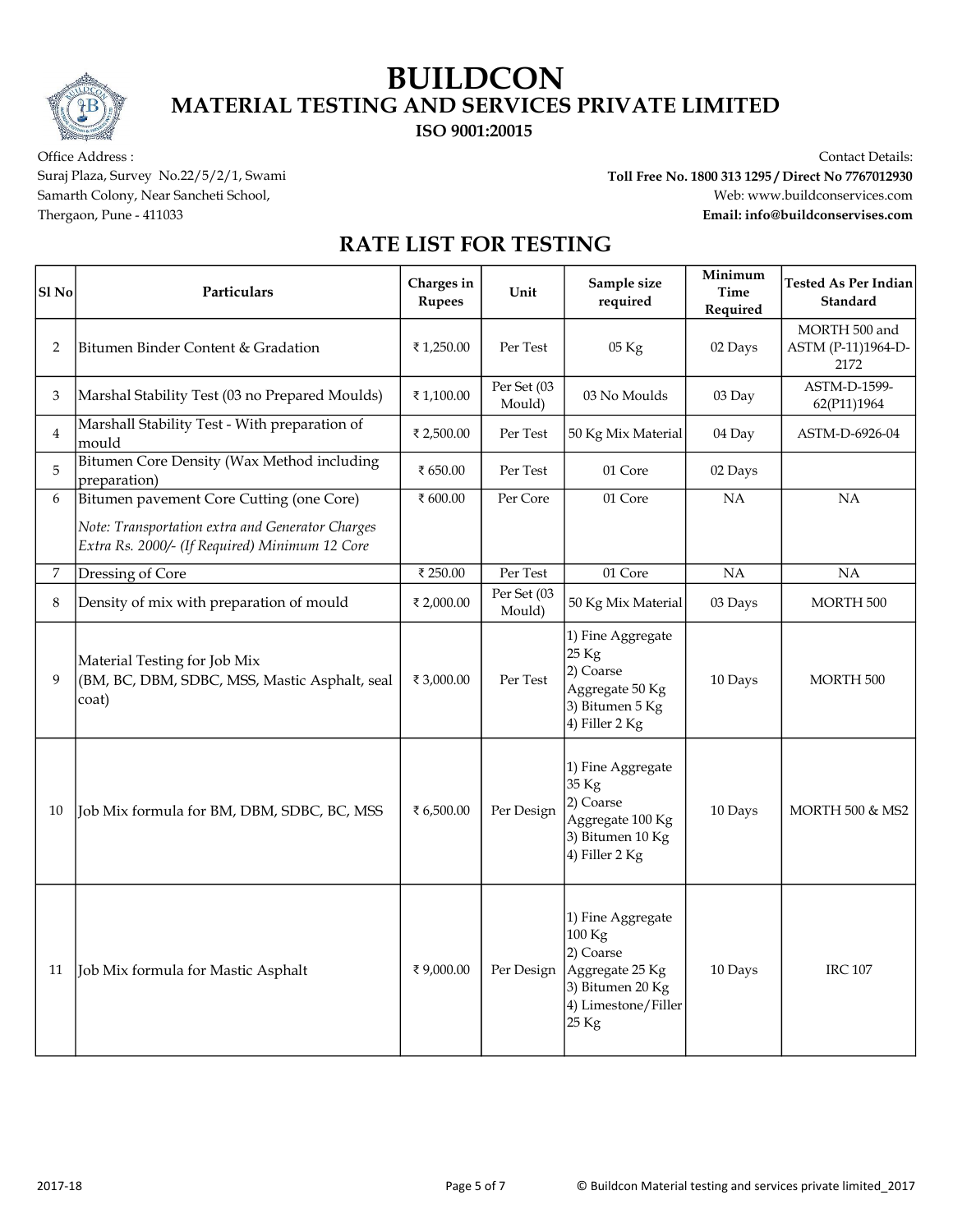ISO 9001:20015

Office Address : Contact Details: Suraj Plaza, Survey No.22/5/2/1, Swami Toll Free No. 1800 313 1295 / Direct No 7767012930 Samarth Colony, Near Sancheti School, www.buildconservices.com Thergaon, Pune - 411033 Email: info@buildconservises.com

| Sl <sub>No</sub> | Particulars                                                | Charges in<br><b>Rupees</b> | Unit                    | Sample size<br>required                                                                         | Minimum<br><b>Time</b><br>Required | <b>Tested As Per Indian</b><br>Standard |
|------------------|------------------------------------------------------------|-----------------------------|-------------------------|-------------------------------------------------------------------------------------------------|------------------------------------|-----------------------------------------|
| 12               | Job Mix formula for Seal Coat                              | ₹4,500.00                   | Per Design              | 1) Fine Aggregate<br>25 Kg<br>2) Coarse<br>Aggregate 50 Kg<br>3) Bitumen 5 Kg<br>4) Filler 2 Kg | 10 Days                            | MORTH <sub>500</sub>                    |
|                  | XVIII) NATURAL BUILDING STONE                              |                             |                         |                                                                                                 |                                    |                                         |
| $\mathbf{1}$     | Dry OR Wet Compressive Strength (Including<br>Preparation) | ₹1,200.00                   | Per Test                | 01 Test                                                                                         | 03 Days                            | IS 1121                                 |
| $\overline{2}$   | Density of rock (wax method) (Including<br>Preparation)    | ₹750.00                     | 01 Set (03<br>Nos Core) | 03 Nos of Core                                                                                  | 03 Days                            | IS 1121 and IS 1122<br>and IS 1125      |
| 3                | Specific gravity, Porosity and Water Absorption            | ₹900.00                     | Per Test                | 05 Kg (Passing 20<br>mm & 10 mm<br>Retained)                                                    | 03 Days                            | IS 1122 and IS 1124                     |
| $\overline{4}$   | Rock Core Cutting                                          | As Actual                   | Per Test                | NA                                                                                              | NA                                 | <b>NA</b>                               |
|                  | XIX) STEEL (CONCRETE RENINFORCEMENT)                       |                             |                         |                                                                                                 |                                    |                                         |
| 1                | All Physical test (for bar up to 12 mm dia)                | ₹450.00                     | Per Test                | 03 No of Bars 1400<br>mm                                                                        | 02 Days                            | IS 1786                                 |
| 2                | All Physical test (for bar 16 mm to 25 mm dia)             | ₹ 500.00                    | Per Test                | 03 No of Bars 1400<br>mm                                                                        | 02 Days                            | IS 1786                                 |
| 3                | All Physical test (for bar above 25 mm dia)                | ₹700.00                     | Per Test                | 03 No of Bars 1800<br>mm                                                                        | 02 Days                            | IS 1786                                 |
|                  | XX) BITUMEN                                                |                             |                         |                                                                                                 |                                    |                                         |
| 1                | Softening Point                                            | ₹400.00                     | Per Test                | $05\ \mathrm{Kg}$                                                                               | 02 Day                             | IS 1205                                 |
| 2                | Penetration Test                                           | ₹ 350.00                    | Per Test                | 05 Kg                                                                                           | 02 Day                             | IS 1203                                 |
| 3                | Flash & Fire Point                                         | ₹500.00                     | Per Test                | 05 Kg                                                                                           | 02 Day                             | IS 1209                                 |
| $\overline{4}$   | Specific Gravity                                           | ₹ 250.00                    | Per Test                | 05 Kg                                                                                           | $02$ Day                           | IS 1202                                 |
| 5                | <b>Ductility Test</b>                                      | ₹ 550.00                    | Per Test                | 05 Kg                                                                                           | 02 Day                             | IS 1208                                 |
| 6                | Viscosity - Absolute Viscosity & Kinematic                 | ₹1,800.00                   | Per Test                | 05 Kg                                                                                           | 02 Day                             | IS 1206                                 |
| 7                | Loss on heating                                            | ₹500.00                     | Per Test                | 05 Kg                                                                                           | 02 Day                             | IS 1212                                 |